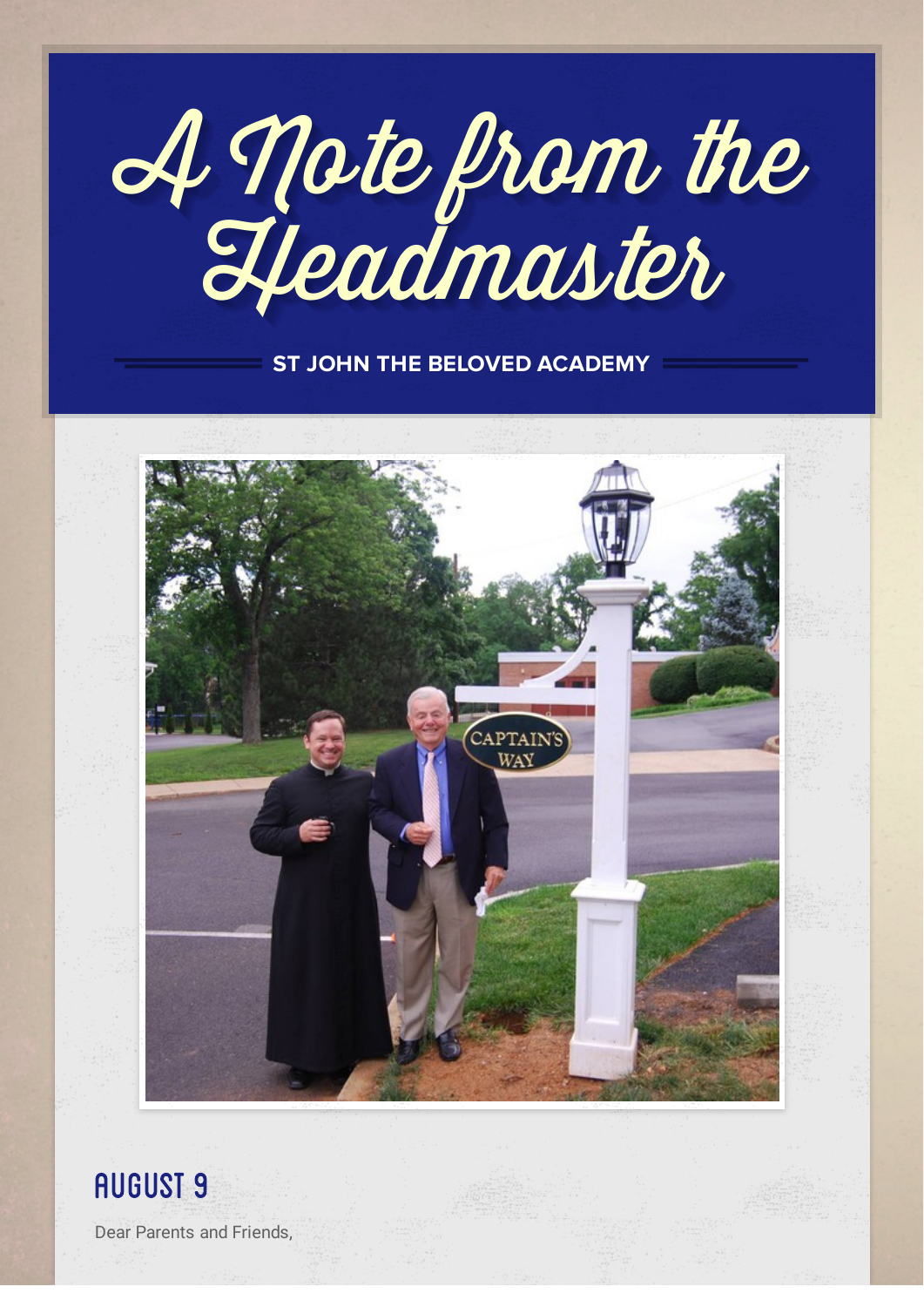I am sorry to share the sad news that our beloved Captain Ted Smedberg passed away on Friday, August 7, at Walter Reed National Military Medical Center in Bethesda. Beverly, his wife of 63 years, and four of his five children were at his side.

Captain has been an employee, volunteer, parent and grandparent of St. John the Beloved Academy for over forty years. More than that, he has been a dear, generous and loyal friend to the school and to so many souls who have passed through the doors of St John the Beloved Academy throughout the years. (And a heck of a competitor from his game of golf down to geography bees and faculty competitions of corn hole!)

Captain is the father of Mrs. Nancy Nugent, one of our preschool assistants, and the grandfather of Scott Nugent, an 8th grader this year.

Here are some of her beautiful words regarding her father's passing.

...Dad (Captain!) has left this Earth. He passed away at 8:41pm last night (Saturday, August 7th) at Walter Reed National Military Medical Center in Bethesda with my mother (his wife of 63 years Beverly), his daughter MaryEllen (second oldest of the five), his son Barden (youngest of the five), and me (fourth of the five) all holding his hands and caressing him while speaking loving and encouraging words. It was very peaceful even to his last breath. The hospital workers and chaplain gave him <sup>a</sup> fine farewell as he was draped with an American Flag and wheeled from his room to the elevator. The staff members lined the walls of the hallway, and the chaplain gave brief remarks about Dad just before he was rolled away with the chaplain following behind reciting the 23rd Psalm. Dad has had to endure quite <sup>a</sup> lot of physical pain for <sup>a</sup> long time, but his last twenty-four hours seemed cozy and comfortable!

More information will be forthcoming, but please note the funeral will be this Friday, August 13 at 11:00 a.m. at St. John the Beloved Parish.

Thank you to all who have kept him and his family in your prayers these last few months.

With affection and prayers,

Jeff

Jeffrey P. Presberg Headmaster, St. John the Beloved Academy